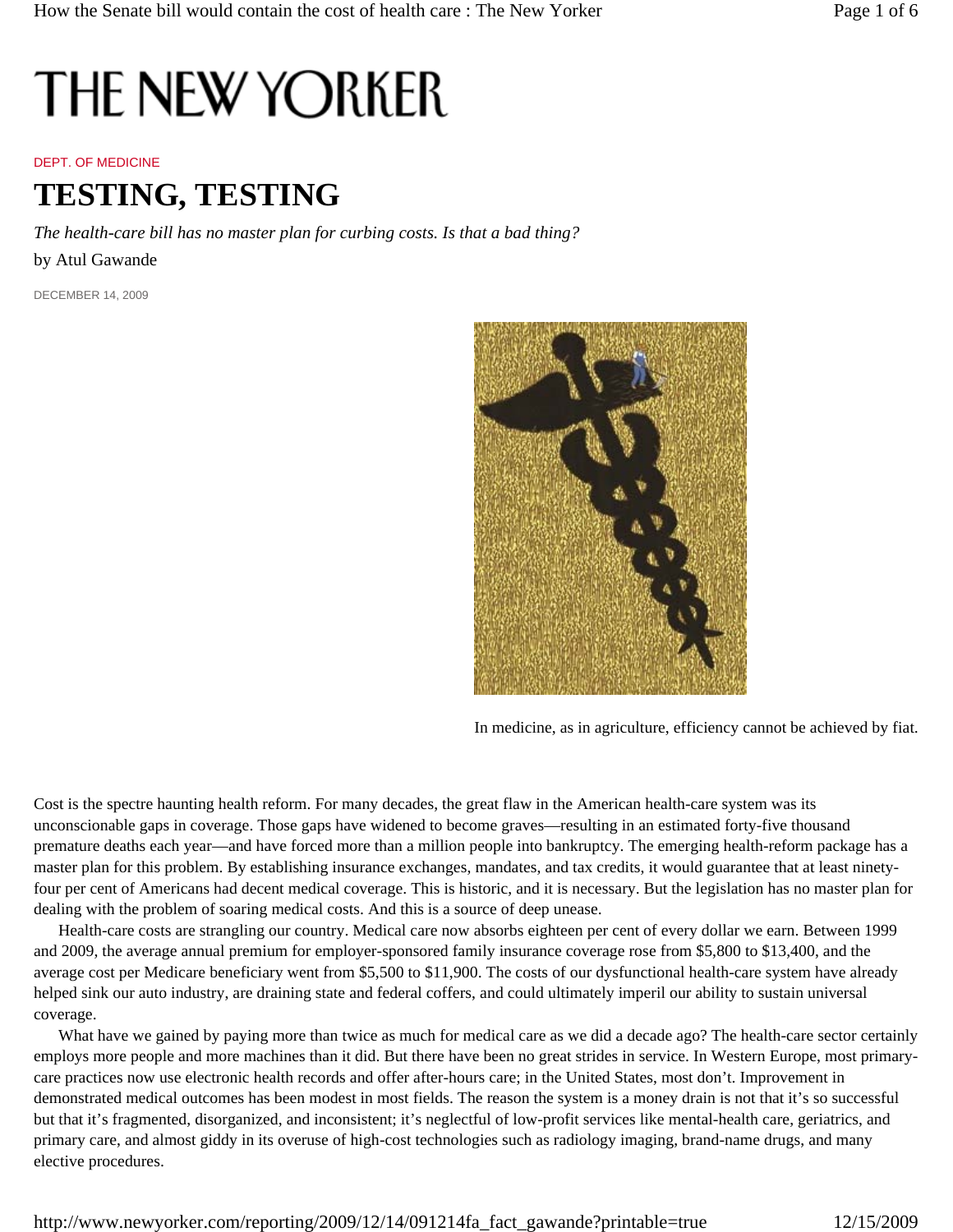At the current rate of increase, the cost of family insurance will reach twenty-seven thousand dollars or more in a decade, taking more than a fifth of every dollar that people earn. Businesses will see their health-coverage expenses rise from ten per cent of total labor costs to seventeen per cent. Health-care spending will essentially devour all our future wage increases and economic growth. State budget costs for health care will more than double, and Medicare will run out of money in just eight years. The cost problem, people have come to realize, threatens not just our prosperity but our solvency.

So what does the reform package do about it? Turn to page 621 of the Senate version, the section entitled "Transforming the Health Care Delivery System," and start reading. Does the bill end medicine's destructive piecemeal payment system? Does it replace paying for quantity with paying for quality? Does it institute nationwide structural changes that curb costs and raise quality? It does not. Instead, what it offers is . . . pilot programs.

This has provided a soft target for critics. "Two thousand seventy-four pages and trillions of dollars later," Mitch McConnell, the Senate Minority Leader, said recently, "this bill doesn't even meet the basic goal that the American people had in mind and what they thought this debate was all about: to lower costs." According to the Congressional Budget Office, the bill makes no significant longterm cost reductions. Even Democrats have become nervous. For many, the hope of reform was to *re-form* the health-care system. If nothing is done, the United States is on track to spend an unimaginable ten trillion dollars more on health care in the next decade than it currently spends, hobbling government, growth, and employment. Where we crave sweeping transformation, however, all the current bill offers is those pilot programs, a battery of small-scale experiments. The strategy seems hopelessly inadequate to solve a problem of this magnitude. And yet—here's the interesting thing—history suggests otherwise.

At the start of the twentieth century, another indispensable but unmanageably costly sector was strangling the country: agriculture. In 1900, more than forty per cent of a family's income went to paying for food. At the same time, farming was hugely labor-intensive, tying up almost half the American workforce. We were, partly as a result, still a poor nation. Only by improving the productivity of farming could we raise our standard of living and emerge as an industrial power. We had to reduce food costs, so that families could spend money on other goods, and resources could flow to other economic sectors. And we had to make farming less labor-dependent, so that more of the population could enter non-farming occupations and support economic growth and development.

America's agricultural crisis gave rise to deep national frustration. The inefficiency of farms meant low crop yields, high prices, limited choice, and uneven quality. The agricultural system was fragmented and disorganized, and ignored evidence showing how things could be done better. Shallow plowing, no crop rotation, inadequate seedbeds, and other habits sustained by lore and tradition resulted in poor production and soil exhaustion. And lack of coördination led to local shortages of many crops and overproduction of others.

You might think that the invisible hand of market competition would have solved these problems, that the prospect of higher income from improved practices would have encouraged change. But laissez-faire had not worked. Farmers relied so much on human muscle because it was cheap and didn't require the long-term investment that animal power and machinery did. The fact that land, too, was cheap encouraged extensive, almost careless cultivation. When the soil became exhausted, farmers simply moved; most tracts of farmland were occupied for five years or less. Those who didn't move tended to be tenant farmers, who paid rent to their landlords in either cash or crops, which also discouraged long-term investment. And there was a deep-seated fear of risk and the uncertainties of change; many farmers dismissed new ideas as "book farming."

Things were no better elsewhere in the world. For industrializing nations in the first half of the twentieth century, food was the fundamental problem. The desire for a once-and-for-all fix led Communist governments to take over and run vast "scientific" farms and collectives. We know what that led to: widespread famines and tens of millions of deaths.

The United States did not seek a grand solution. Private farms remained, along with the considerable advantages of individual initiative. Still, government was enlisted to help millions of farmers change the way they worked. The approach succeeded almost shockingly well. The resulting abundance of goods in our grocery stores and the leaps in our standard of living became the greatest argument for America around the world. And, as the agricultural historian Roy V. Scott recounted, four decades ago, in his remarkable study "The Reluctant Farmer," it all started with a pilot program.

In February, 1903, Seaman Knapp arrived in the East Texas town of Terrell to talk to the local farmers. He was what we'd today deride as a government bureaucrat; he worked for the United States Department of Agriculture. Earlier in his life, he had been a farmer himself and a professor of agriculture at Iowa State College. He had also been a pastor, a bank president, and an entrepreneur, who once brought twenty-five thousand settlers to southwest Louisiana to farm for an English company that had bought a million and a half acres of land there. Then he got a position at the U.S.D.A. as an "agricultural explorer," travelling across Asia and collecting seeds for everything from alfalfa to persimmons, not to mention a variety of rice that proved more productive than any that we'd had. The U.S.D.A. now wanted him to get farmers to farm differently. And he had an idea.

Knapp knew that the local farmers were not going to trust some outsider who told them to adopt a "better" way of doing their jobs. So he asked Terrell's leaders to find just one farmer who would be willing to try some "scientific" methods and see what happened.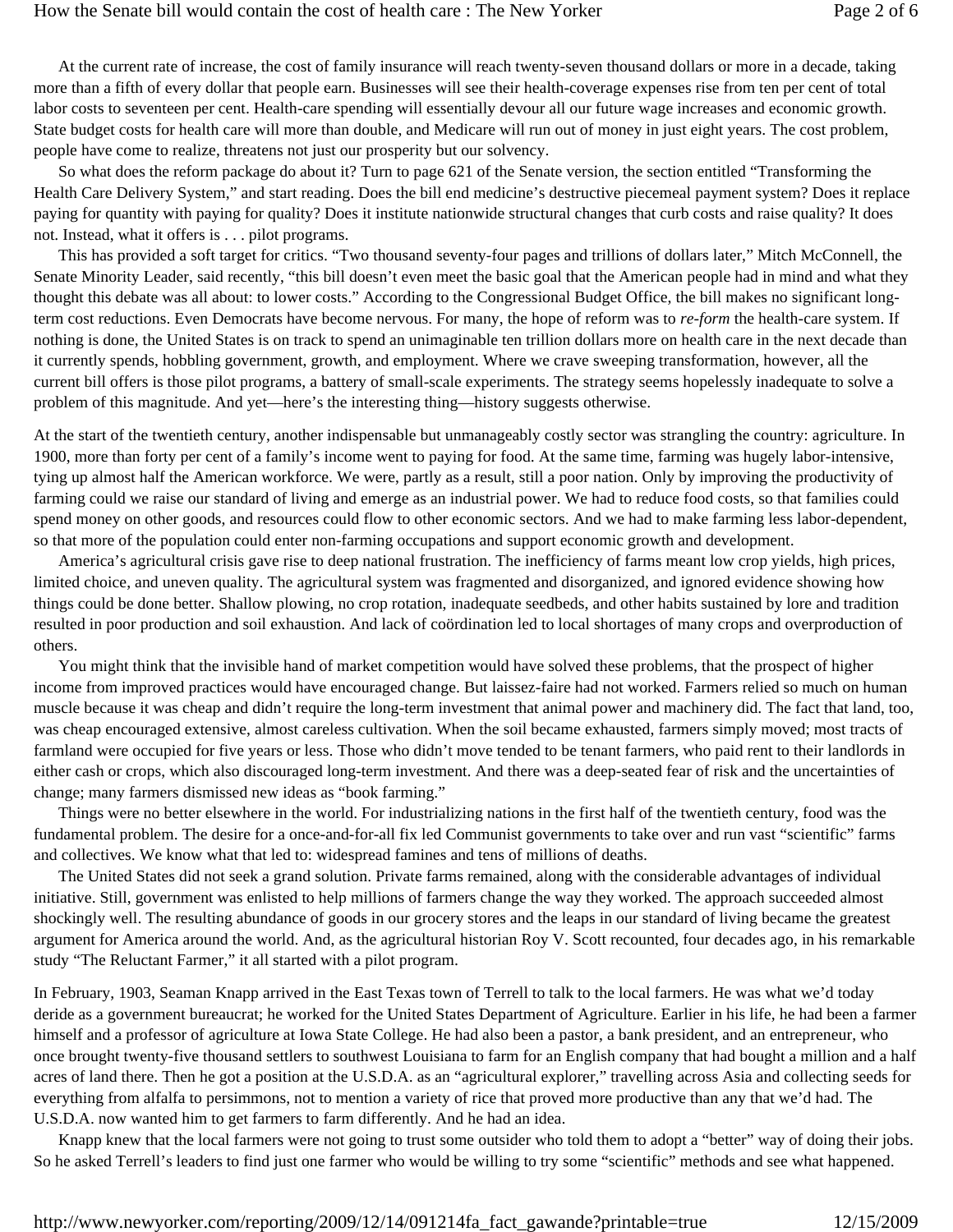The group chose Walter C. Porter, and he volunteered seventy acres of land where he had grown only cotton or corn for twentyeight years, applied no fertilizer, and almost completely depleted the humus layer. Knapp gave him a list of simple innovations to follow—things like deeper plowing and better soil preparation, the use of only the best seed, the liberal application of fertilizer, and more thorough cultivation to remove weeds and aerate the soil around the plants. The local leaders stopped by periodically to confirm that he was able to do what he had been asked to.

The year 1903 proved to be the most disastrous for cotton in a quarter century, because of the spread of the boll weevil. Nonetheless, at the end of the season Porter reported a substantial increase in profit, clearing an extra seven hundred dollars. He announced that he would apply the lessons he had learned to his entire, eight-hundred-acre property, and many other farmers did the same. Knapp had discovered a simple but critical rule for gaining coöperation: "What a man hears he may doubt, what he sees he may possibly doubt, but what he does himself he cannot doubt."

The following year, the U.S.D.A. got funding to ramp up his activities. Knapp appointed thirty-three "extension agents" to set up similar demonstration farms across Texas and into Louisiana. The agents provided farmers with technical assistance and information, including comparative data on what they and others were achieving. As experience accrued, Knapp revised and refined his list of recommended practices for an expanding range of crops and livestock. The approach proved just as successful on a larger scale.

The program had no shortage of critics. *Southern Farm Magazine* denounced it as government control of agriculture. But, in 1914, after two years of stiff opposition, Congress passed the Smith-Lever Act, establishing the U.S.D.A. Cooperative Extension Service. By 1920, there were seven thousand federal extension agents, working in almost every county in the nation, and by 1930 they had set up more than seven hundred and fifty thousand demonstration farms.

As Daniel Carpenter, a professor of government at Harvard, points out, the demonstration-farm program was just one of a hodgepodge of successful U.S.D.A. initiatives that began as pilots. Another was devoted to comparative-effectiveness research: experimental stations were established—eventually, in every state—that set about determining the most productive methods for growing plants and raising livestock. There was a pilot investigation program, which, among other things, traced a 1904 fruit-decay crisis in California to cuts in the fruit from stem clippers and the fingernails of handlers (and, along the way, introduced modern packing methods industry-wide). The U.S.D.A.'s scientific capabilities grew into the world's greatest biological-discovery machine of the time.

The department invested heavily in providing timely data to farmers, so that they could make more rational planting decisions. It ran the country's weather-forecasting system. And its statistics service adopted crop-reporting systems from Europe that allowed it to provide independent crop forecasts—forecasts that, among other things, dramatically reduced speculation bubbles. (In 1927, Republicans, prompted by aggrieved New York speculators, managed to prohibit the U.S.D.A. from releasing the forecasts; the program was reinstituted three years later, following an outcry from farmers.) The department continuously updated its storehouse of technical assistance, so that when new technologies arrived—new hybrid varieties, new kinds of fertilizer, new forms of mechanization—farmers were able to make use of them more swiftly and effectively. The U.S.D.A. established an informationbroadcasting service. A hundred and seventeen commercial and forty-six military radio stations carried crop reports; printed reports were distributed to fifteen million farmers a year. It also introduced a grading system for food—meat, eggs, dairy products, and fresh fruits and vegetables—to flag and discourage substandard quality.

What seemed like a hodgepodge eventually cohered into a whole. The government never took over agriculture, but the government didn't leave it alone, either. It shaped a feedback loop of experiment and learning and encouragement for farmers across the country. The results were beyond what anyone could have imagined. Productivity went way up, outpacing that of other Western countries. Prices fell by half. By 1930, food absorbed just twenty-four per cent of family spending and twenty per cent of the workforce. Today, food accounts for just eight per cent of household income and two per cent of the labor force. It is produced on no more land than was devoted to it a century ago, and with far greater variety and abundance than ever before in history.

This transformation, though critical to America's rise as a superpower, involved some painful dislocations: farms were consolidated; unproductive farmers were winnowed out. As the historian Sally Clarke, of the University of Texas at Austin, has pointed out, it's astonishing that the revolution took place without vast numbers of farm foreclosures and social unrest. We cushioned the impact of the transformation—with, for instance, price supports that smoothed out the price decline and avoided wholesale bankruptcies. There were compromises and concessions and wrong turns. But the strategy worked, because United States agencies were allowed to proceed by trial and error, continually adjusting their policies over time in response not to ideology but to hard measurement of the results against societal goals. Could something like this happen with health care?

There are, in human affairs, two kinds of problems: those which are amenable to a technical solution and those which are not. Universal health-care coverage belongs to the first category: you can pick one of several possible solutions, pass a bill, and (allowing for some tinkering around the edges) it will happen. Problems of the second kind, by contrast, are never solved, exactly; they are *managed*. Reforming the agricultural system so that it serves the country's needs has been a process, involving millions of farmers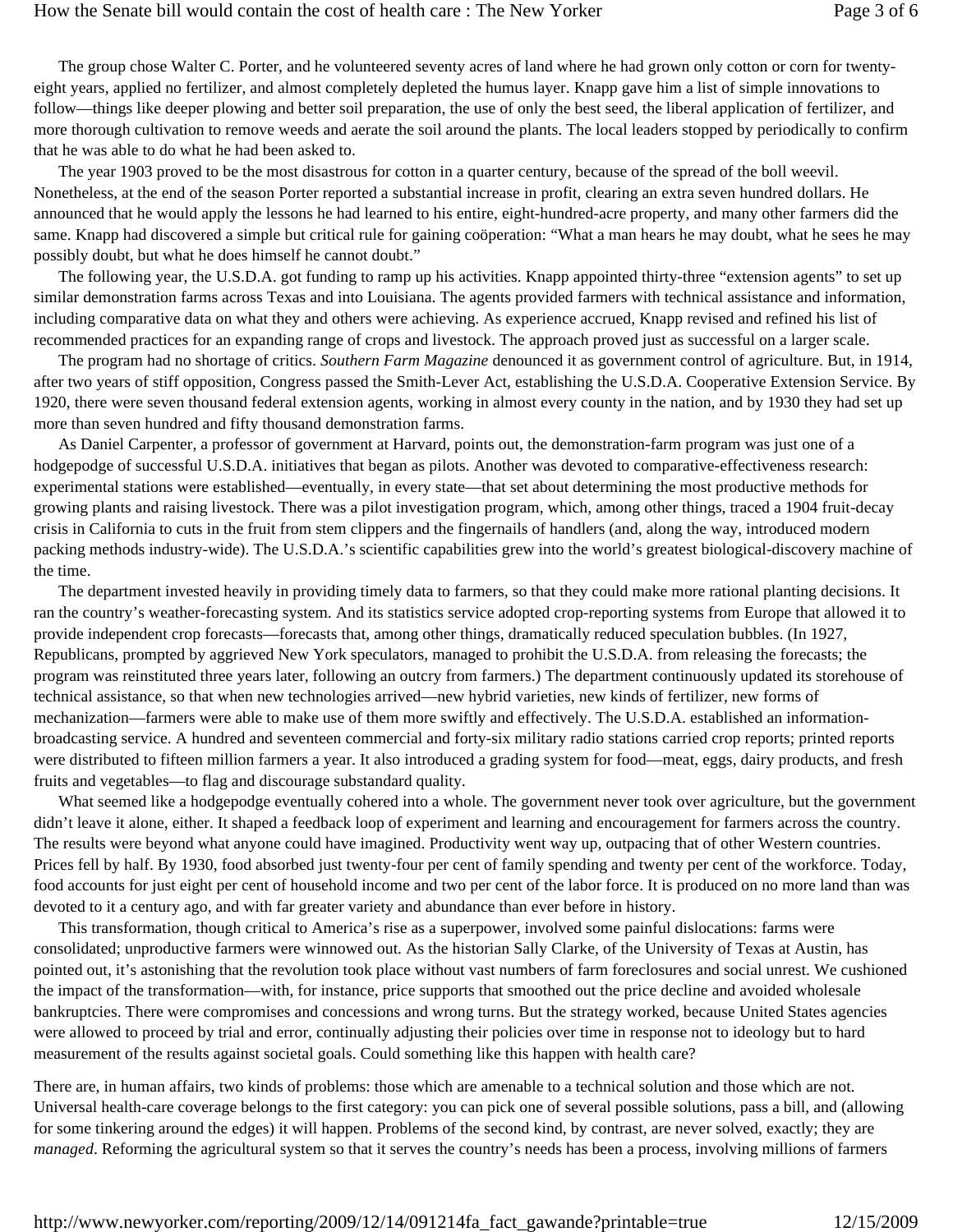pursuing their individual interests. This could not happen by fiat. There was no one-time fix. The same goes for reforming the healthcare system so that it serves the country's needs. No nation has escaped the cost problem: the expenditure curves have outpaced inflation around the world. Nobody has found a master switch that you can flip to make the problem go away. If we want to start solving it, we first need to recognize that there is no technical solution.

Much like farming, medicine involves hundreds of thousands of local entities across the country—hospitals, clinics, pharmacies, home-health agencies, drug and device suppliers. They provide complex services for the thousands of diseases, conditions, and injuries that afflict us. They want to provide good care, but they also measure their success by the amount of revenue they take in, and, as each pursues its individual interests, the net result has been disastrous. Our fee-for-service system, doling out separate payments for everything and everyone involved in a patient's care, has all the wrong incentives: it rewards doing more over doing right, it increases paperwork and the duplication of efforts, and it discourages clinicians from working together for the best possible results. Knowledge diffuses too slowly. Our information systems are primitive. The malpractice system is wasteful and counterproductive. And the best way to fix all this is—well, plenty of people have plenty of ideas. It's just that nobody knows for sure.

The history of American agriculture suggests that you can have transformation without a master plan, without knowing all the answers up front. Government has a crucial role to play here—not running the system but guiding it, by looking for the best strategies and practices and finding ways to get them adopted, county by county. Transforming health care everywhere starts with transforming it somewhere. But how?

We have our models, to be sure. There are places like the Mayo Clinic, in Minnesota; Intermountain Healthcare, in Utah; the Kaiser Permanente health-care system in California; and Scott & White Healthcare, in Texas, that reliably deliver higher quality for lower costs than elsewhere. Yet they have had years to develop their organizations and institutional cultures. We don't yet know how to replicate what they do. Even they have difficulties. Kaiser Permanente has struggled to bring California-calibre results to North Carolina, for instance. Each area has its own history and traditions, its own gaps in infrastructure, and its own distinctive patient population. To figure out how to transform medical communities, with all their diversity and complexity, is going to involve trial and error. And this will require pilot programs—a lot of them.

Pick up the Senate health-care bill—yes, all 2,074 pages—and leaf through it. Almost half of it is devoted to programs that would test various ways to curb costs and increase quality. The bill is a hodgepodge. And it should be.

The bill tests, for instance, a number of ways that federal insurers could pay for care. Medicare and Medicaid currently pay clinicians the same amount regardless of results. But there is a pilot program to increase payments for doctors who deliver high-quality care at lower cost, while reducing payments for those who deliver low-quality care at higher cost. There's a program that would pay bonuses to hospitals that improve patient results after heart failure, pneumonia, and surgery. There's a program that would impose financial penalties on institutions with high rates of infections transmitted by health-care workers. Still another would test a system of penalties and rewards scaled to the quality of home health and rehabilitation care.

Other experiments try moving medicine away from fee-for-service payment altogether. A bundled-payment provision would pay medical teams just one thirty-day fee for all the outpatient and inpatient services related to, say, an operation. This would give clinicians an incentive to work together to smooth care and reduce complications. One pilot would go even further, encouraging clinicians to band together into "Accountable Care Organizations" that take responsibility for all their patients' needs, including prevention—so that fewer patients need operations in the first place. These groups would be permitted to keep part of the savings they generate, as long as they meet quality and service thresholds.

The bill has ideas for changes in other parts of the system, too. Some provisions attempt to improve efficiency through administrative reforms, by, for example, requiring insurance companies to create a single standardized form for insurance reimbursement, to alleviate the clerical burden on clinicians. There are tests of various kinds of community wellness programs. The legislation also continues a stimulus-package program that funds comparative-effectiveness research—testing existing treatments for a condition against one another—because fewer treatment failures should mean lower costs.

There are hundreds of pages of these programs, almost all of which appear in the House bill as well. But the Senate reform package goes a few U.S.D.A.-like steps further. It creates a center to generate innovations in paying for and organizing care. It creates an independent Medicare advisory commission, which would sort through all the pilot results and make recommendations that would automatically take effect unless Congress blocks them. It also takes a decisive step in changing how insurance companies deal with the costs of health care. In the nineteen-eighties, H.M.O.s tried to control costs by directly overruling doctors' recommendations (through requiring pre-authorization and denying payment); the backlash taught them that it was far easier to avoid sicker patients and pass along cost increases to employers. Both the House and the Senate bills prevent insurance companies from excluding patients. But the Senate plan also imposes an excise tax on the most expensive, "Cadillac" insurance plans. This pushes private insurers to make the same efforts that public insurers will make to test incentives and programs that encourage clinicians to keep costs down.

Which of these programs will work? We can't know. That's why the Congressional Budget Office doesn't credit any of them with substantial savings. The package relies on taxes and short-term payment cuts to providers in order to pay for subsidies. But, in the end,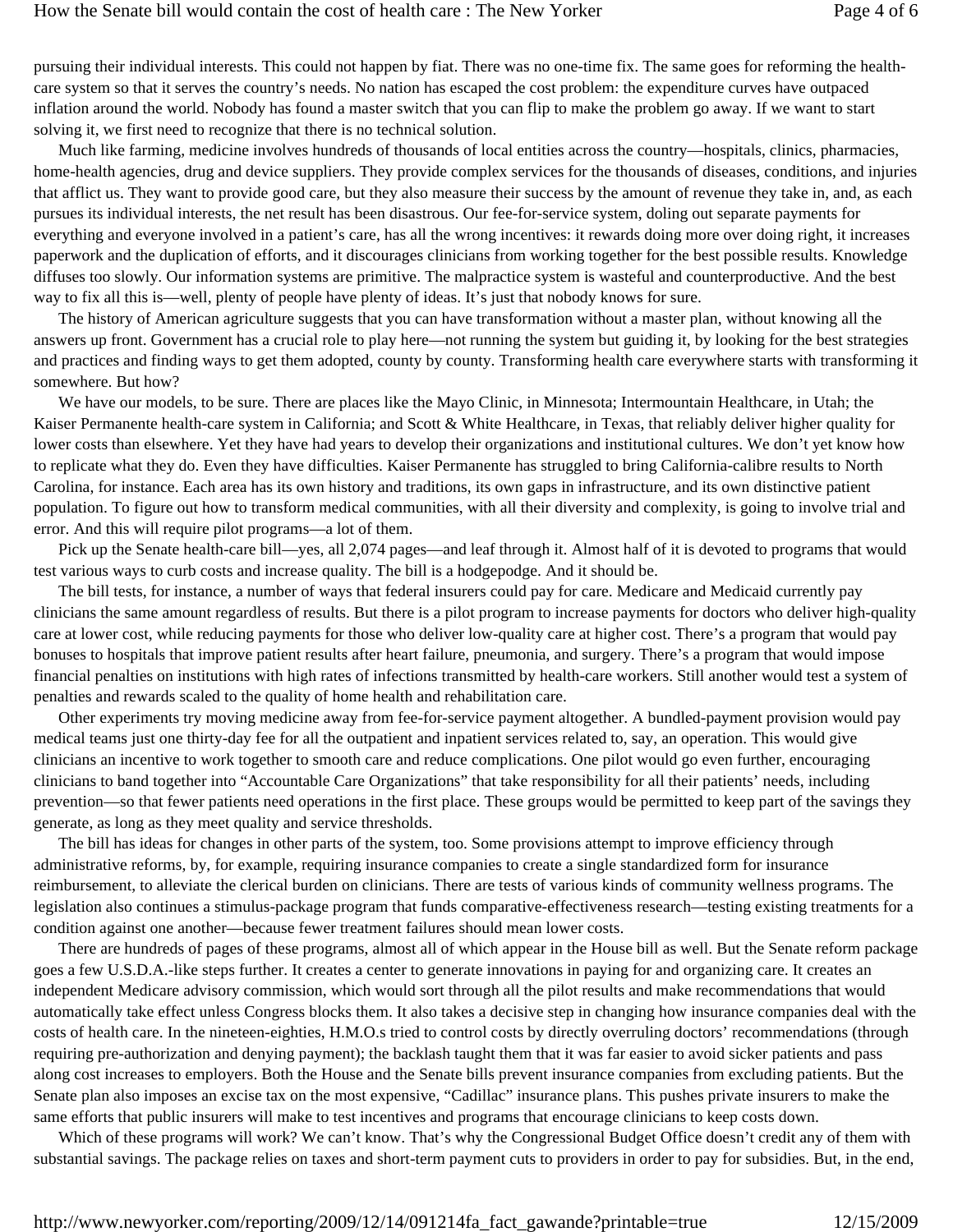it contains a test of almost every approach that leading health-care experts have suggested. (The only one missing is malpractice reform. This is where the Republicans could be helpful.) None of this is as satisfying as a master plan. But there can't be a master plan. That's a crucial lesson of our agricultural experience. And there's another: with problems that don't have technical solutions, the struggle never ends.

Recently, I spoke with the agricultural extension agent for my home town, Athens, Ohio. His name is Rory Lewandowski. He is fiftyone and has been the extension agent there for nine years. He grew up on a Minnesota dairy farm, and got a bachelor's degree in animal science and agronomy from the University of Minnesota and a master's degree in agronomy from the University of Wisconsin. He spent most of his career in farm education, including eight years in Bolivia, where, as a volunteer for the Mennonite Central Committee, he created demonstration farms in an area where the mining economy had collapsed.

I had a vague childhood memory of the extension office, on West Union Street, near downtown Athens; kids in my school used to go to 4-H meetings there. But I had no idea what the agent really did. So I asked Lewandowski. "I just try to help make farming better in Athens County," he said.

Athens is a green, hilly county at the edge of the Appalachian Mountains, and the farms there are small—an average of a hundred and fifty acres, Lewandowski said. There are six hundred and sixty of them, with, he estimated, as many as a hundred kinds of produce and livestock. His primary task is to help farmers improve the productivity and quality of their farms and to reduce environmental harm. A hundred years after Seaman Knapp, the difficulties have changed but they haven't gone away.

I'd caught Lewandowski in his office on a Saturday. He routinely puts in sixty-five to eighty hours a week at his job. He has a fiveweek small-ruminant course for sheep and goat producers; a ten-week master-gardener course; and a grazing school. His wife, Marcia, who has written two knitting books, handles registration at the door. He sends out a monthly newsletter. He speaks with about half the farmers in the county in the course of a year.

Mostly, the farmers come to him—for guidance and troubleshooting. He told me about a desperate message that a farmer left him the other day. The man's spinach plants had been afflicted with downy mildew and were collapsing. "He said he was going to lose his whole crop by the weekend and all the markets that he depended on," Lewandowski said. He called the farmer back and explained that the disease gets started with cooler temperatures and high humidity. Had the farmer been using overhead watering?

Yes, he said, but he had poked around the Internet and was thinking about switching to misting.

Not a good idea. "That still leaves too much moisture on the leaf," Lewandowski said. He recommended that the farmer switch to drip irrigation, and get some fans in his greenhouse, too.

The farmer said that he'd thought about fans but worried that they would spread the spores around.

They will, Lewandowski said. "But you need wetness on the leaves for four to six hours to get penetration through the leaf cuticle," he explained. If the plants were dried out, it wouldn't be a problem. "You've got to understand the biology of this," he said to me.

He doesn't always understand the biology himself. He told me about a beef farmer who had been offered distiller's grain from a microbrewery, and wanted to know whether he could feed it to his cows. Lewandowski had no idea, but he called the program's beef extension expert and got the answer. (Yes, with some limits on how much he put in a ration.) A large organic farm called with questions about growing vegetables in high tunnels, a relatively new innovation that the farm had adopted to extend its growing season. Lewandowski had no experience with this, but an extension agent in Wooster, Ohio, was able to supply information on what had worked best elsewhere.

"You have to be able to say, 'I don't know, but I can figure that out for you,' " Lewandowski said.

If he could change one thing about farming in Athens, I asked, what would it be? "Grazing management," he said. "Think about how the grass grows in your lawn. A grass plant needs at least a few days after a mowing to grow." If you mowed your lawn every day, the grass would become thin and patchy. That's what happens when farmers leave their animals out in one big pasture—which is what most small farmers do—or rotate them too slowly. In his grazing school and in demonstrations, he asks farmers to keep their animals in a given area for only a few days, then move them to a section where the grass is eight inches tall and has reached its highest nutrient value. This way, the pastures won't erode, and the cattle will grow better, yielding higher-quality meat and more of it. The technique requires discipline, though, and extra work, and farmers have been slow to give it a try.

I asked him if he has had any victories. All the time, he said. But he had no illusions: his job will never end.

Cynicism about government can seem ingrained in the American character. It was, ironically, in a speech to the Future Farmers of America that President Ronald Reagan said, "The ten most dangerous words in the English language are 'Hi, I'm from the government, and I'm here to help.' " Well, Lewandowski is from the government, and he's here to help. And small farms in Athens County are surviving because of him. What he does involves continual improvisation and education; problems keep changing, and better methods of managing them keep emerging—as in medicine.

In fact, when I spoke with Lewandowski about farming in Athens, I was struck by how much it's like the health-care system there.